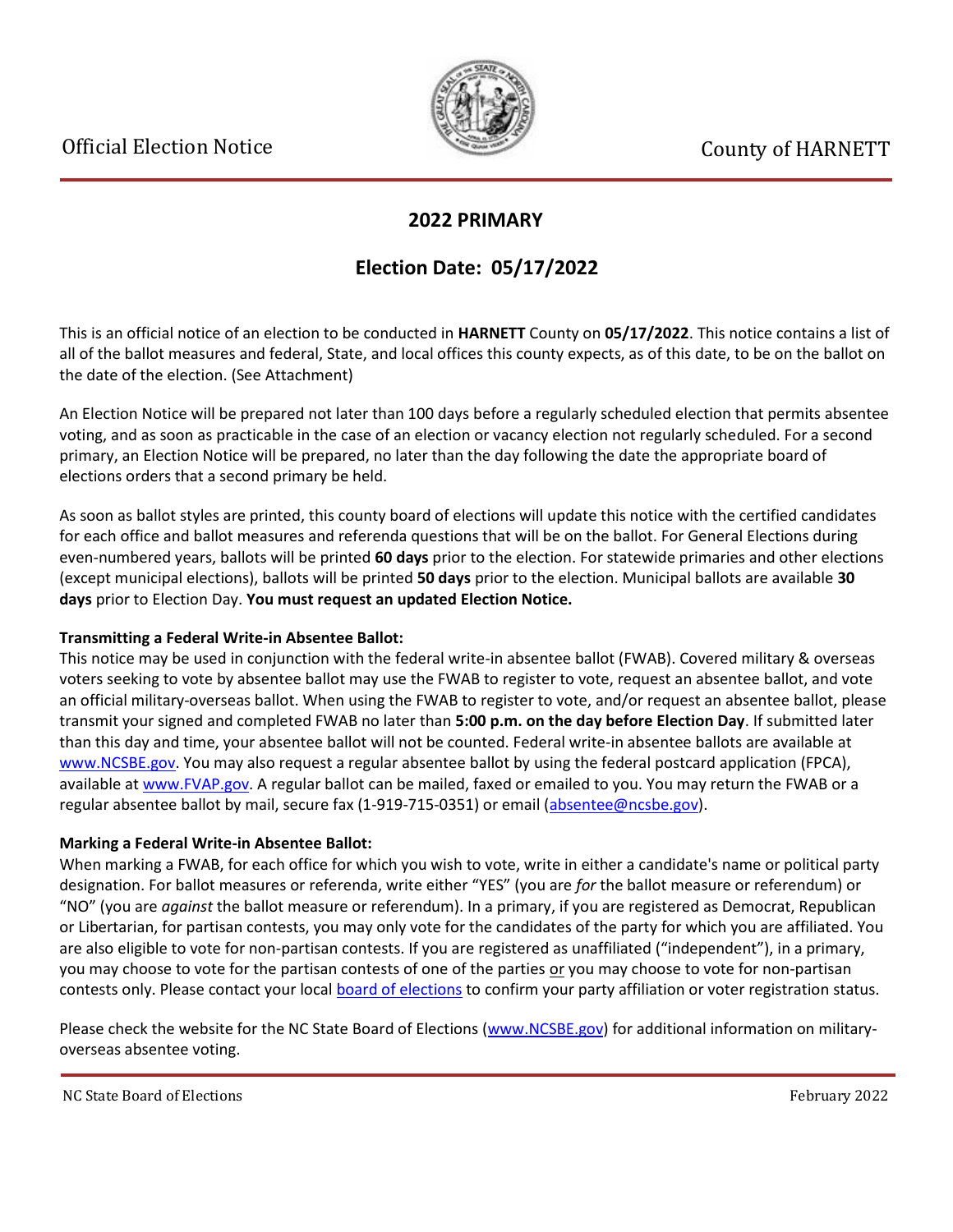**Election Notice Of Contests and Referenda HARNETT BOARD OF ELECTIONS (05/17/2022)**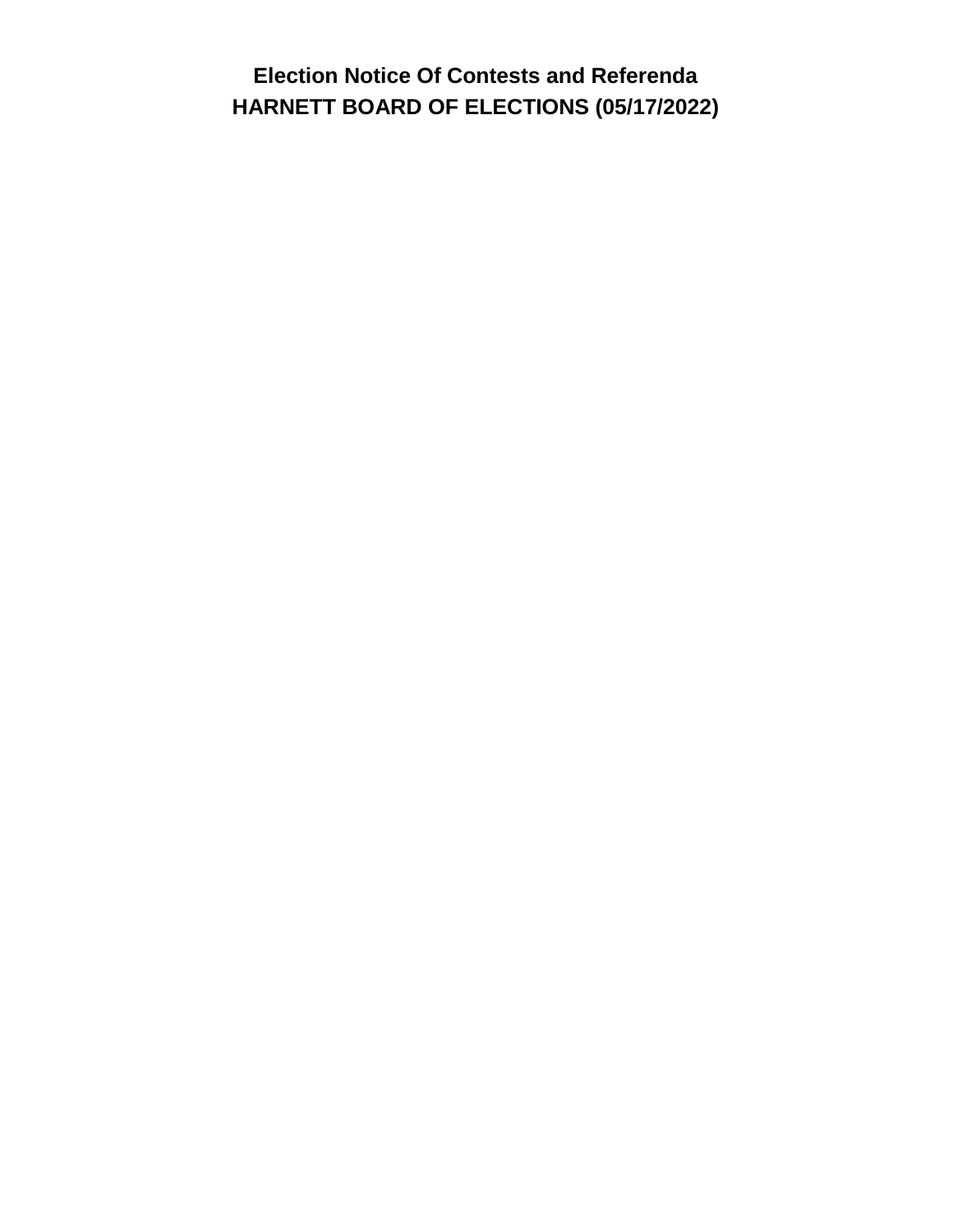#### **HARNETT BOARD OF ELECTIONS (05/17/2022)**

|                  | <b>CANDIDATE NAME</b> | <b>NAME ON BALLOT</b> | <b>PART</b> |
|------------------|-----------------------|-----------------------|-------------|
| <b>US SENATE</b> |                       |                       |             |

**US HOUSE OF REPRESENTATIVES DISTRICT 04**

**US HOUSE OF REPRESENTATIVES DISTRICT** 

**07**

**NC SUPREME COURT ASSOCIATE JUSTICE SEAT 03 NC SUPREME COURT ASSOCIATE JUSTICE** 

**SEAT 05**

**NC COURT OF APPEALS JUDGE SEAT 08**

**NC COURT OF APPEALS JUDGE SEAT 09**

**NC COURT OF APPEALS JUDGE SEAT 10**

**NC COURT OF APPEALS JUDGE SEAT 11**

**NC STATE SENATE DISTRICT 12**

**NC HOUSE OF REPRESENTATIVES DISTRICT 006**

**NC HOUSE OF REPRESENTATIVES DISTRICT 053**

**NC DISTRICT COURT JUDGE DISTRICT 11 SEAT 01**

**NC DISTRICT COURT JUDGE DISTRICT 11 SEAT 02**

**NC DISTRICT COURT JUDGE DISTRICT 11 SEAT 03**

**HARNETT COUNTY BOARD OF COMMISSIONERS DISTRICT 01**